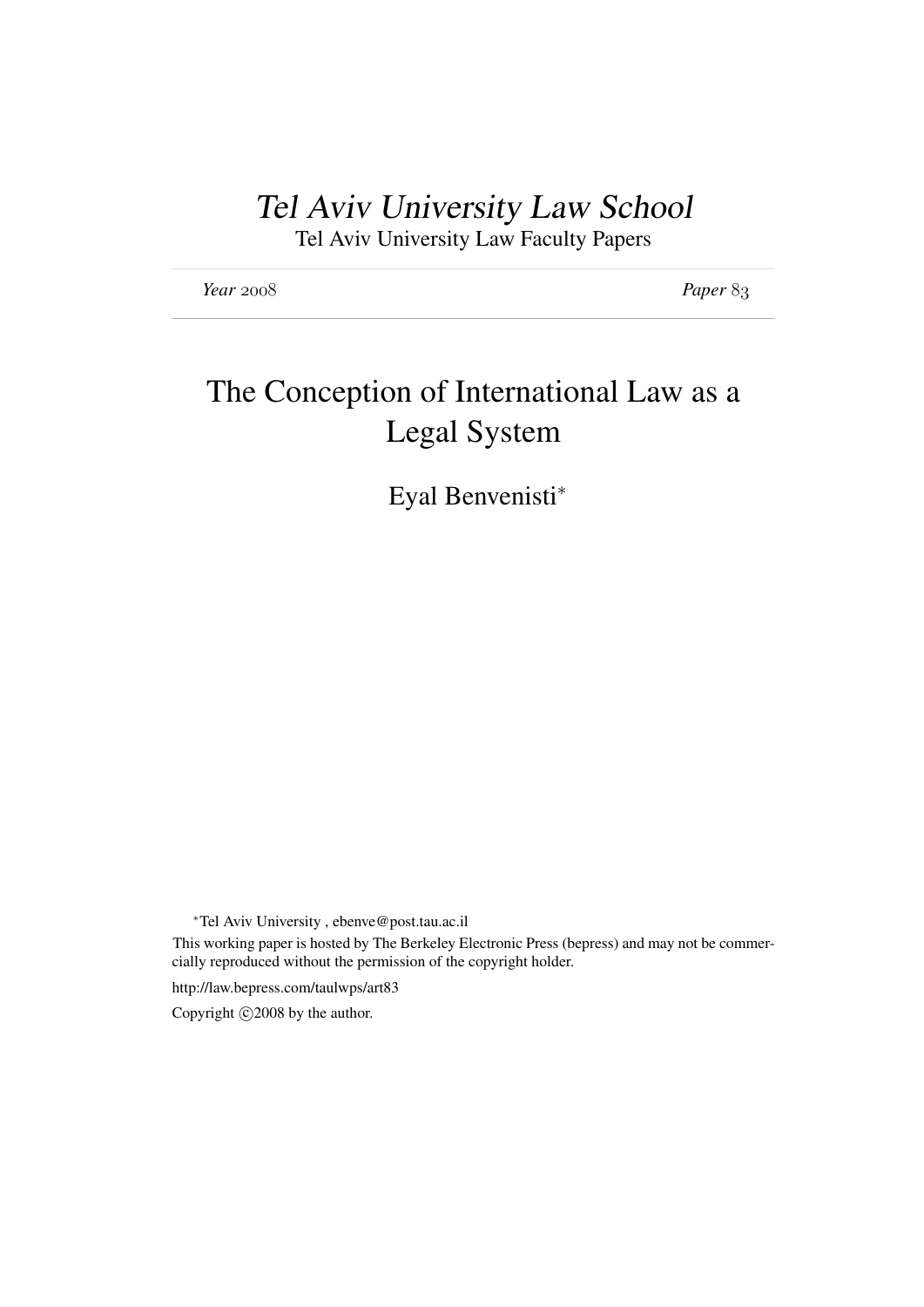# The Conception of International Law as a Legal System

Eyal Benvenisti

# Abstract

Perhaps the most distinctive aspect of the German approach to public law in general and to public international law in particular is the systemic vision: the effort to envision the various legal norms as arranged within a hierarchy, composing together a coherent, logical order. This essay highlights what I believe to be the contribution of this systemic vision to international law and politics. This approach has contributed significantly to the emergent conception of international law as a legal system. The system of norms constitutes a map that guides lawyers in their search for applicable norms, and empowers judges to fill lacunas, interpret treaties, manage the interface between different treaties, and in general develop and further solidify the system. Probably the most significant political outcome of the vision of international law as a legal system is the empowerment of courts to develop international law beyond the intention of governments, and the equalizing effect of a coherent and consistent interpretation and application of the law. The essay also mentions a few contemporary challenges to this vision, in particular the fragmentation of the law and the turn to informal arrangements.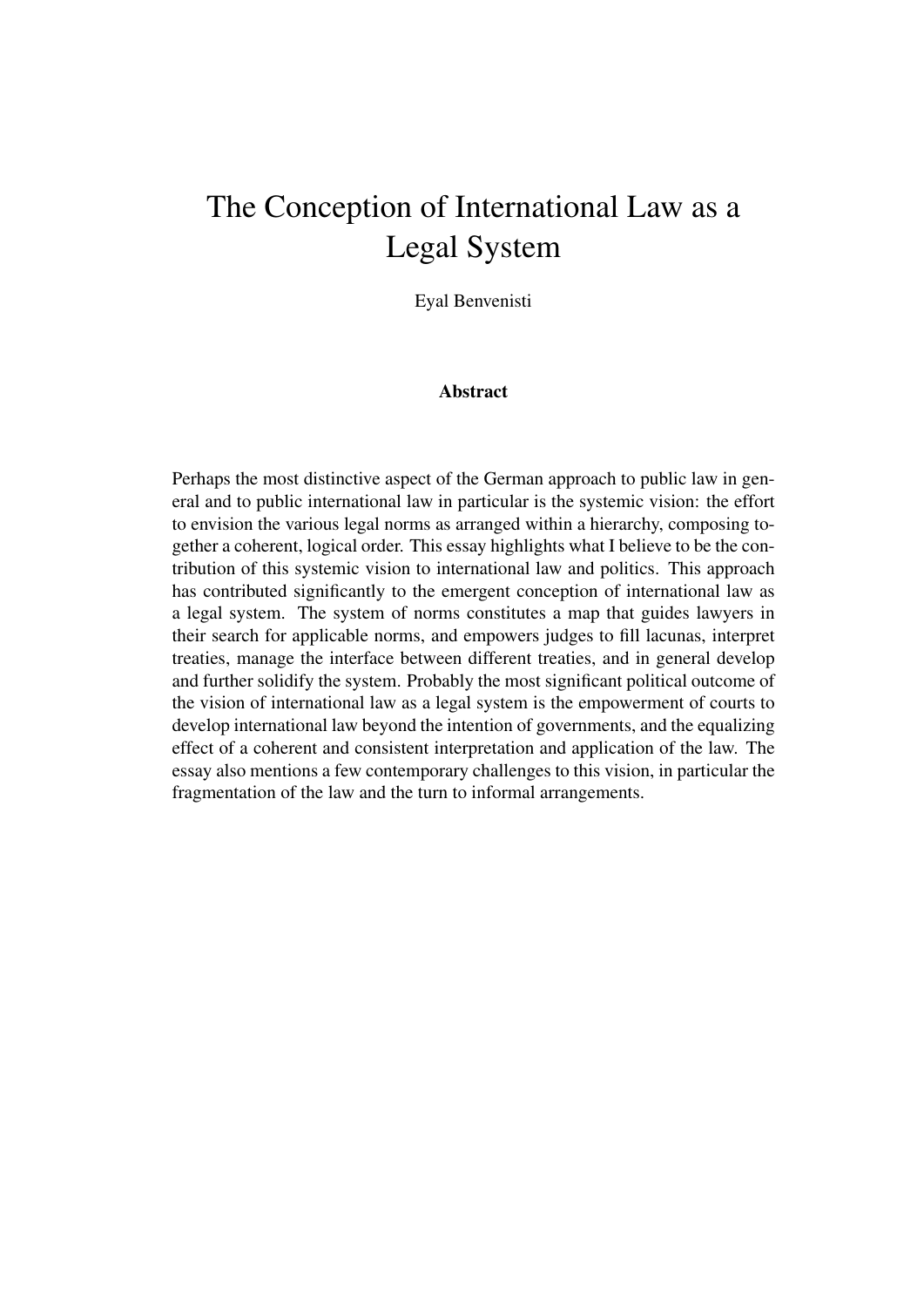# **The Conception of International Law as a Legal System**

By Eyal Benvenisti

#### **A. Introduction**

Perhaps the most distinctive aspect of the German approach to public law in general and to public international law in particular is the systemic vision: the effort to envision the various legal norms as arranged within a hierarchy, composing together a coherent, logical order. This systemic approach has contributed significantly to the emergent conception of international law as a legal system. Lacking a global legislator, the systemic vision has provided a potent tool for the development of international law. The system of norms constitutes a map that guides lawyers in their search for applicable norms, and empowers judges to fill lacunae, interpret treaties, resolve conflicts between norms, and in general develop and further solidify the system. This essay highlights what I believe to be the contribution of this systemic vision to international law. The essay also suggests a few contemporary challenges to this vision.

#### **B. The Systemic Vision of International Law**

The systematic vision of law characterizes German legal scholarship in general, and is probably the key to understanding its significant and lasting influence on decision makers in Germany.<sup>1</sup> This systematic approach – "the emphatically academic and *scientific spirit* of legal scholarship with its struggle for

<sup>&</sup>lt;sup>1</sup> Stefan Vogenauer, An Empire of Light? Learning and Lawmaking in Germany Today, Oxford Journal of Legal Studies 26 (2006) 627, 656–657. For the differences between the systematic German approach to constitutional law and the more contractual American approach to constitutional law, as well as the implications of these different approaches, see *Georg Nolte* (ed.), European and US Constitutionalism (2005).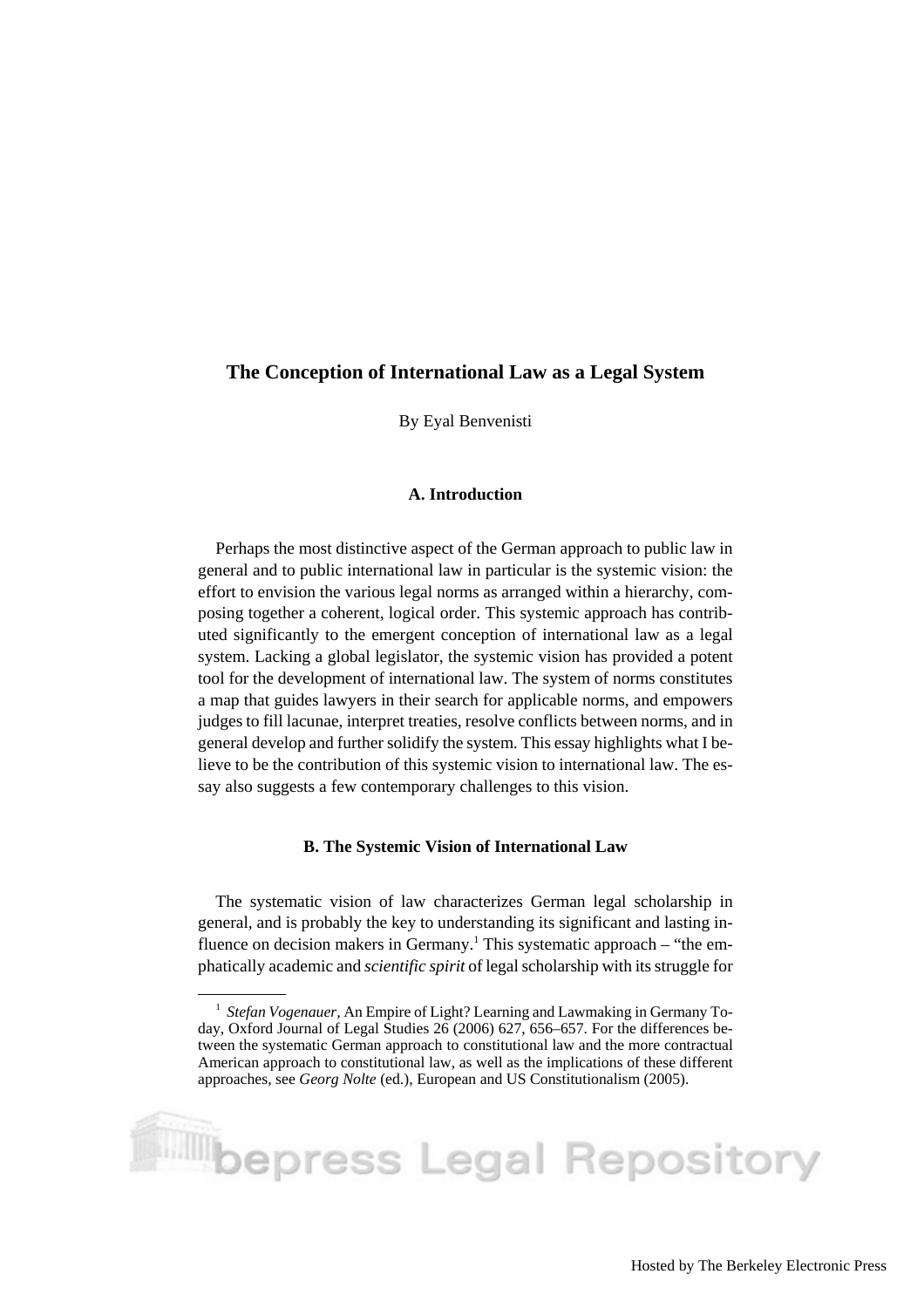rationality, systematic coherence, logical consistency, building on first principles, obsession with taxonomy, abstractness, precision and clarity of concepts that characterizes German legal culture"<sup>2</sup> – has been particularly helpful in constructing a global world view of law that delimits national sovereignty and governs inter-state relations. "[T]he traditional approach of English law with its virtual absence of clear divisions of the law and a 'tradition of working disorder' where lawyers categorized and compartmentalized only at a relatively low level of abstraction"3 could not compete in this endeavor. The systemic vision organizes the diverse types of communications between states – actions, agreements, declarations, even silence – as legal obligations arranged within a certain hierarchy and internal coherence. That today most contemporary students, scholars and practitioners envision international law as a legal system is arguably the outcome of German public law scholarship.4

The systemic vision of international law, developed during the nineteenth century by German (or German-speaking) scholars such as *Georg Friedrich von Martens, August Wilhelm Heffter* and *Johann Caspar Bluntschli,*<sup>5</sup> contributed to

<sup>4</sup> *Martii Koskenniemi* highlights the role of *G. F. von Martens* in developing the concept of international law as a legal system: "Martens did for international law much what Moser had done for German public law, compiling over the course of the years the basic legal sources that other lawyers could use to pursue their interpretative and systematic studies on a practical basis and thus contribute to the sense among the bureaucratic class in Germany of the presence of an understanding of treaties as forming or at least manifesting the operation of something like a legal system." *Martii Koskenniemi,* Georg Friedrich von Martens (1756–1821) and the Origins of Modern International Law, in: *Christian Calliess/Georg Nolte/Peter-Tobias Stoll* (eds.), Von der Diplomatie zum kodifizierten Voelkerrecht (2006), 13, 18–19.

 $<sup>5</sup>$  The contributions of the German scholars to the construction of a systemic vision</sup> of international law were recognized at the time. *Schulze,* in his notice nécrologique on Heffter suggests that "certaine faces de la théorie du droit international ne peuvent être développées que par la science allemande," *Hermann Johann Friedrich Schulze,* August Wilhelm Heffter (1796–1880), Annuaire de l'institut de droit international 5 (1882) 25, 35; *Friedrich von Martens,* Völkerrecht, Das Internationale Recht der Civilisierten Nationen, vol. I (1883), begins the Foreword by paying tribute to the German literature on international law that is "reich an ausgezeichneten systematischen Arbeiten," and at 168–174 emphasizes the works of these three scholars for their synthesis of philosophical principles with the positive elements of international law, a synthesis that provided a basis for understanding and criticizing state practice. See also *Betsy Röben,* Johann Caspar Bluntschli, Francis Lieber und das moderne Völkerrecht 1861–1881 (2003).

**Music Separess Legal Repository** 

<sup>2</sup> *Vogenauer* (note 1), 657.

<sup>3</sup> *Ibid.,* the 'tradition of working disorder' is quoted from *Tony Weir,* The Common Law System, International Encyclopedia of Comparative Law, vol. II, chap. II (1974), paras. 82–84.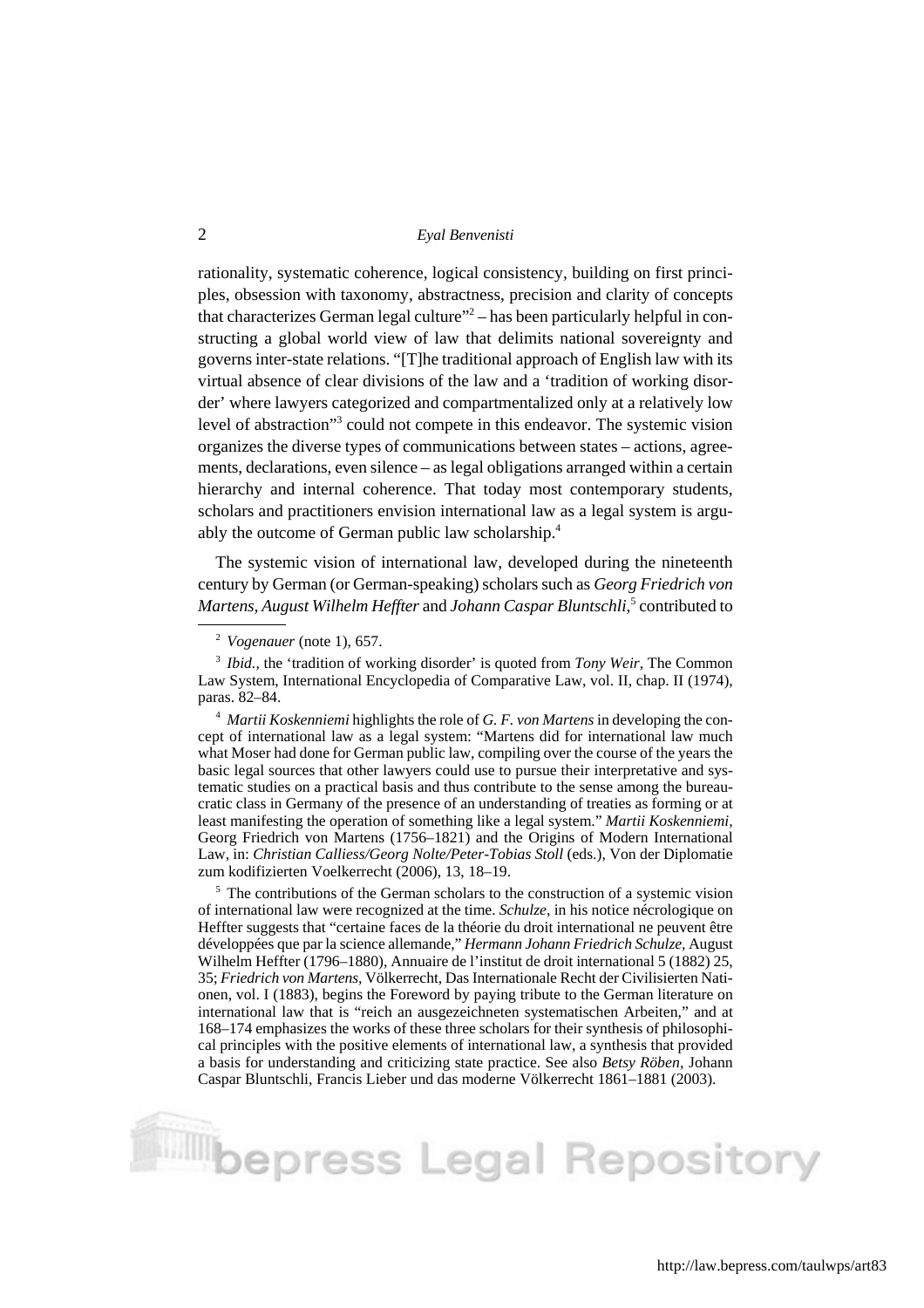the evolving legal order, because it provided room for both continuity and change: continuity of the basic principles of a legal system, with its rules of recognition, coupled with the appreciation of the role of judges in developing the law through interpretation, and change through the ample opportunities state actors have to adjust specific norms by their practice. The accommodation, by this vision, of both continuity and change pays its respects both to the notion of state sovereignty and to the fundamental goals of the community of states, as they evolve over the years.

The vision of international law as a legal system is not the only possible vision. A recent trend in international law scholarship, particularly in the United States, challenges this view, offering a vision of international law as nothing more than a mix of solitary treaties hovering over the abyss of international anarchy in no particular hierarchy. Even the Vienna Convention on the Law of Treaties,<sup>6</sup> according to this view, is a document designed to clarify treaty obligations, rather than an instrument identifying key rules of recognition of the legal system.<sup>7</sup> Under this vision, state sovereignty reigns supreme, and the international obligations of states – which are not necessarily *legal* obligations – fluctuate with the ebb and flow of world events.

Fortunately for the proponents of the vision of international law as a legal system, the German approach has been influential also beyond Germany. It was introduced to the Anglo-American world through the writings of German and German-speaking *émigrés* such as *Francis Lieber, Lassa Oppenheim, Sir Hersch Lauterpacht, Georg Schwarzenberger, Hans Kelsen,* and many others. In the works of all of these scholars, there is a pronounced endeavor to create a coherent system of laws, one that resolves potentially contradictory outcomes and allows lawyers and courts to bridge across the archipelago of treaties and disparate state practice to fill legal voids. The recent International Law Commission report on fragmentation, with its suggestion that no international undertaking is beyond the reach of the Vienna Convention on the Law of Treaties, and the increasing resort by international tribunals and domestic courts to the

<sup>6</sup> Vienna Convention on the Law of Treaties, 23 May 1969, UNTS 1155, 331 (VCLT).

 $<sup>7</sup>$  The main proponents of this approach belong to the younger generation of Ameri-</sup> can scholars, such as Goldsmith and Posner. See, *e.g., Jack Goldsmith/Eric Posner,* A Theory of International Law (2004) (international law as reflecting short-term interests of states and their bilateral obligations).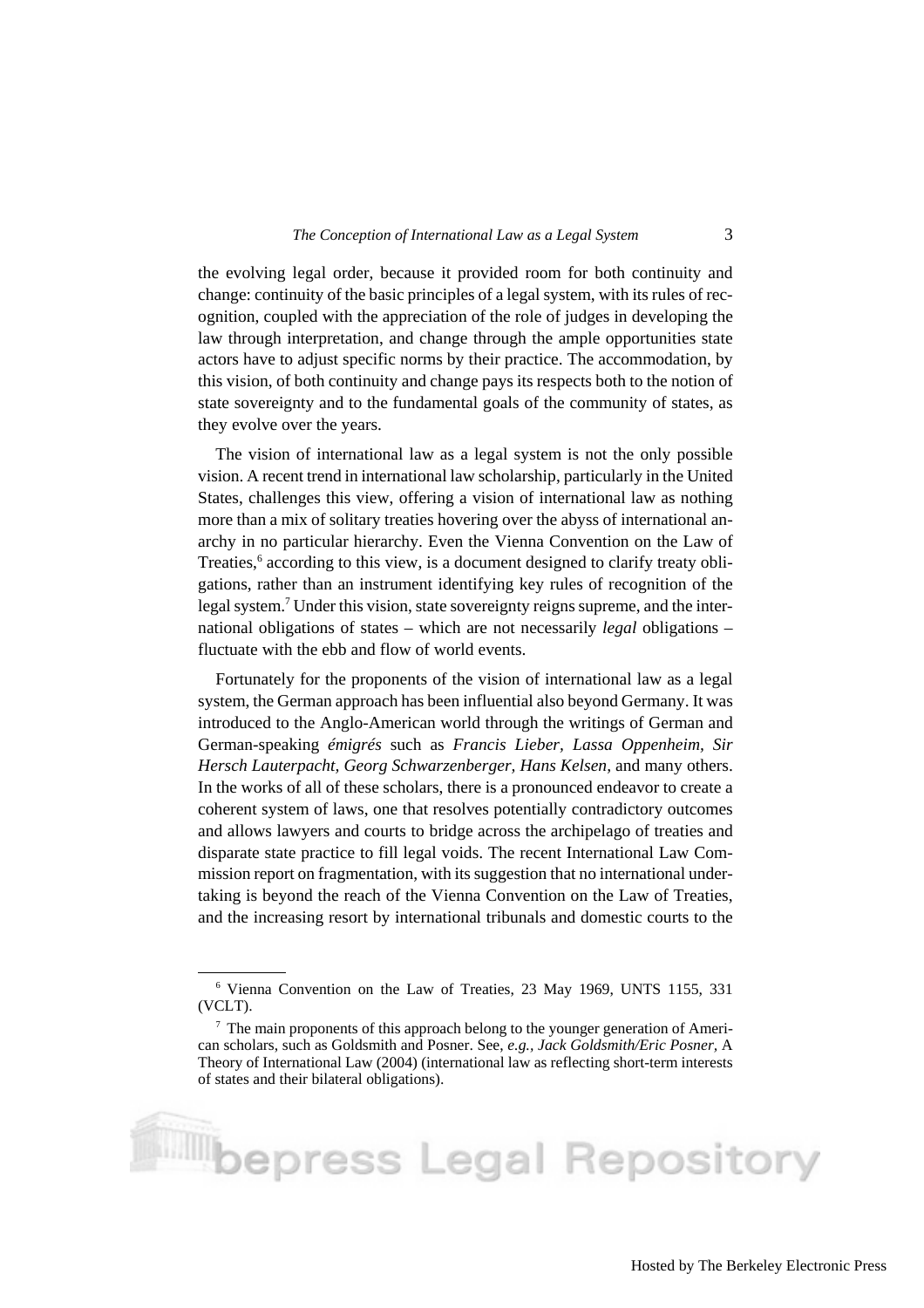concepts of *erga onmes* and *jus cogens* obligations are evidence of the durability of this approach.<sup>8</sup>

#### **C. The Systemic Vision as a Delegation of Authority**

The vision of international law as a legal system creates a space within which decision makers can reach conclusions about specific outcomes using the rhetoric of law, rather than the rhetoric of what is just or efficient. Judges, bureaucrats, politicians and private claimants engage in deliberations about *legal* principles and the legitimate conclusions these principles stipulate. They use the traditional lawyers' tools of interpretation, deduction and inference to justify specific rules they articulate. This legal discourse empowers primarily judges, whose province is not to promote the good and the efficient, but rather to proclaim what is legal. Their authorization to assert what the law is requires them to use the lawyers' tools to reach specific conclusions. The vision of international law as a legal system rather than a mix of discrete treaties allows them to interpret, deduct, draw inferences and resolve conflicts not only by resorting to the specific treaties at hand but also by relying on the basic principles of the system and its underlying norms.

As a result of this implicit authorization, perhaps the most significant political outcome of the vision of international law as a legal system is the empowerment of courts to develop international law beyond the intention of governments. The systemic or constitutional conception of international law supplies relatively independent bureaucracies and judiciaries with doctrines that enable them to expand their authority while maintaining coherence and consistency through broad interpretation of treaties and the development of customary international law. Whereas governments tend to prefer rules on treaty interpretation that look back to the historical intention of the negotiators, thereby maximizing governments'

<sup>&</sup>lt;sup>8</sup> See UN International Law Commission, Study Group on the Fragmentation of International Law, Report: Fragmentation of International Law: Difficulties Arising from the Diversification and Expansion of International Law, UN Doc. A/CN.4/L.682 (2006), 176 (finalized by *Martti Koskenniemi*): "States cannot contract out from the *pacta sunt servanda* principle – unless the speciality of the regime is thought to lie in that it creates no obligations at all (and even then it would seem hard to see where the binding force of such an agreement would lie)."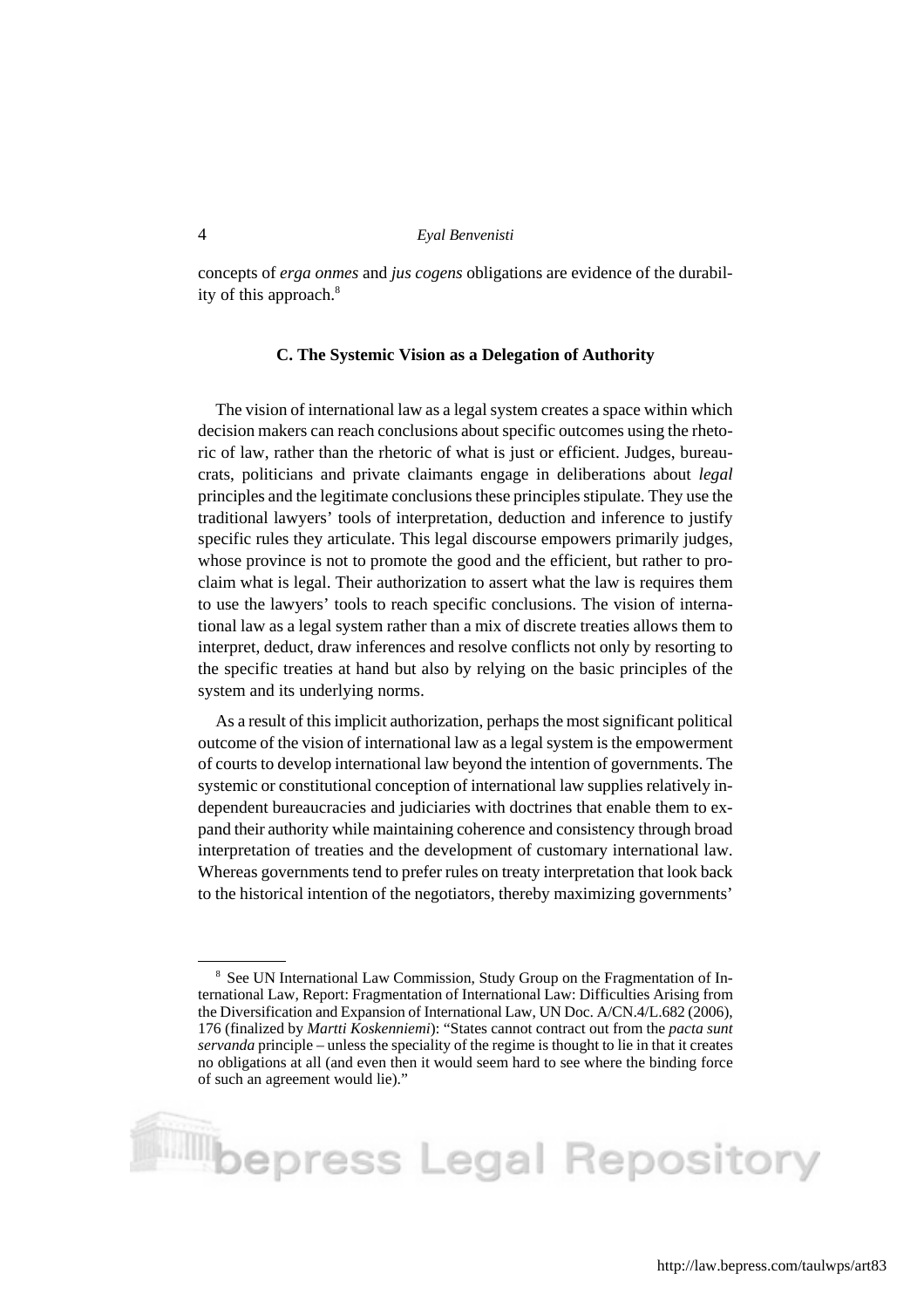influence on the outcomes of the interpretation process,<sup>9</sup> international tribunals have developed alternative interpretative approaches, such as "evolutionary interpretation,"10 which are inspired by systemic goals such as coherence and efficiency.11 Recourse to the doctrines of customary international law, *jus cogens,* and *erga omnes* obligations, allow judges considerable discretion to make new law while couching it in existing practices or fundamental norms. Indeed, international tribunals exercise considerable discretion in both "identifying" state practice and in determining whether following that practice reveals a state's acknowledgment of its binding quality, making it a customary international law norm.12 Moreover, international tribunals have promoted what *Lauterpacht* referred to as "the principle of effectiveness" in treaty interpretation to ensure that the treaties effectively achieve their goals, even reading into the texts additional obligations if necessary.13 If a treaty establishes institutions, the courts will bol

<sup>11</sup> For coherence as a concern in interpretation, see the growing use of Art.  $31(3)(c)$ VCLT, for example in: *Iron Rhine ("IJZEREN RIJN") Railway* (Belgium *v.* Netherlands), Award of 24 May 2005, available at http://www.pca-cpa.org/upload/files/BE-NL %20Award%20240505.pdf.

<sup>13</sup> *Lauterpacht* (note 12), 227–228 ("The activity of the International Court has shown that alongside the fundamental principle of interpretation, that is to say, that ef-

bepress Legal Repository

<sup>&</sup>lt;sup>9</sup> See, Art. 31(1) VCLT with emphasis on "the ordinary meaning to be given to the terms of the treaty in their context" and Art. 32 VCLT with reference to the preparatory work of the treaty and the circumstances of its conclusion.

<sup>&</sup>lt;sup>10</sup> For this type of interpretation, see ICJ, *The Gabčíkovo-Nagymaros Project* (Hungary *v.* Slovakia), Judgment of 25 September 1997, ICJ Reports 1997, 7. On the WTO Appellate Body's preference for contemporary concerns over the historic intergovernmental agreements, see *Richard H. Steinberg,* Judicial Lawmaking at the WTO: Discursive, Constitutional, and Political Constraints, AJIL 98 (2004), 247 (suggesting, for example, that, in its *Shrimp/Turtle* decision, the Appellate Body invoked "contemporary concerns of the community of nations about the protection and conservation of the environment" in its interpretation of the particular treaty by referring to "the secondary rank attributed to this criterion by the Vienna Convention, the lack of reliable records, and the ambiguities resulting from the presence of contradictory statements of the negotiating parties," despite the availability of records of the negotiations).

<sup>&</sup>lt;sup>12</sup> As *Lauterpacht* noted already in 1958, "In few matters do judicial discretion and freedom of judicial appreciation manifest themselves more conspicuously than in determining the existence of customary international law." *Sir Hersch Lauterpacht,* The Development of International Law by the International Court (1958), 368. Courts rarely engage in systematic review of state practice, and instead rely on proxies such as adopted treaties or decisions of other international institutions as reflections of state practice. As *Meron* has observed, "Notably absent from many of these cases [in which international tribunals invoke customary international law] is a detailed discussion of the evidence that has traditionally supported the establishment of the relevant rules as law." *Theodor Meron,* Revival of Customary Humanitarian Law, AJIL 99 (2005), 817, 819.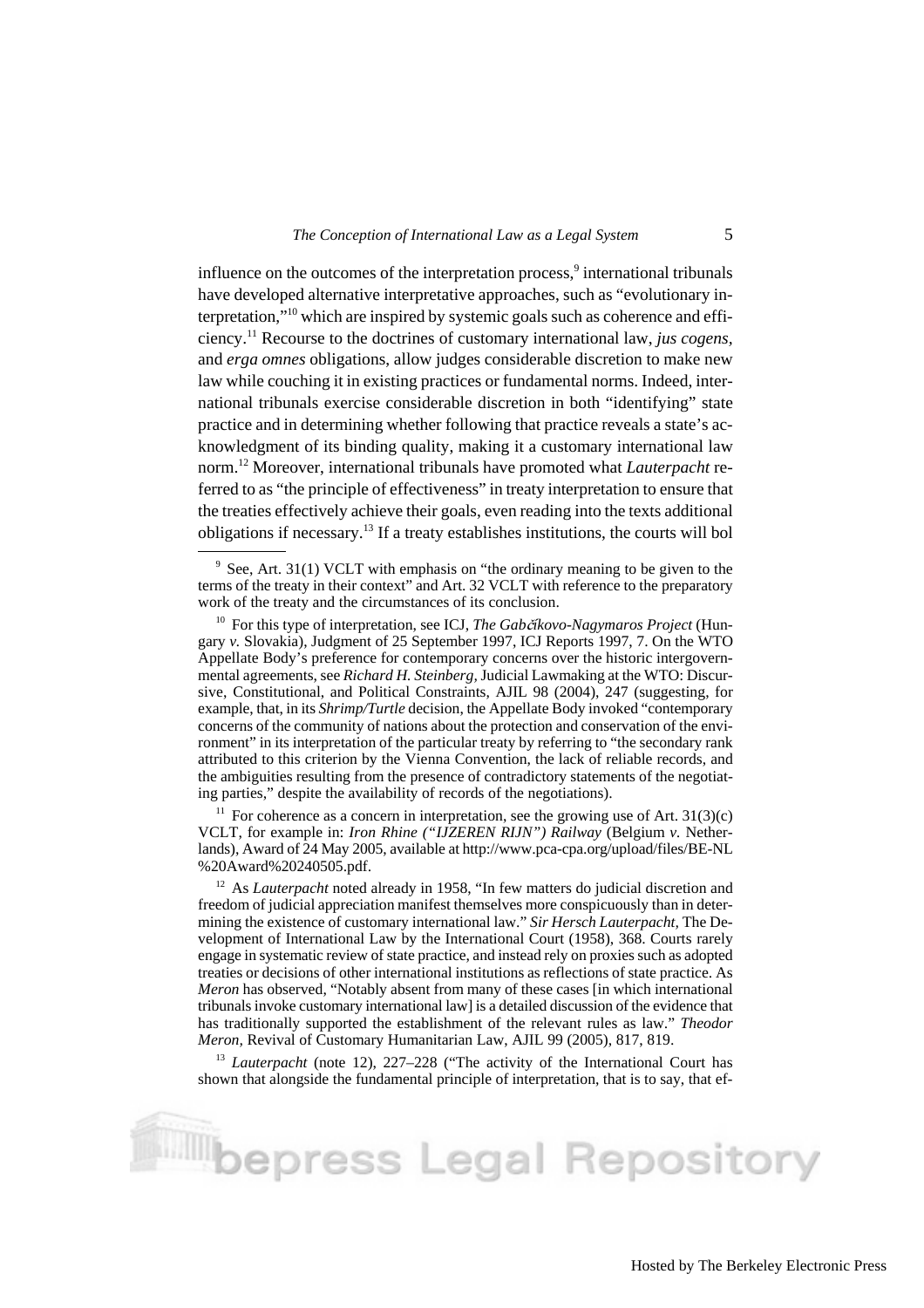ster those institutions, strengthening their authority internally and externally. At the internal level of that institution, the court will reinforce an institution's authority and impact *vis-à-vis* state parties beyond what the negotiators intended. At the external level, the court will recognize the institution's status as a "subject" of international law that must be treated and recognized as such by nonmember states.<sup>14</sup>

# **D. Achievements and Challenges for the Systemic Vision of International Law**

Obviously, the concept of international law as a coherent whole has had its marked effect in shaping outcomes in the international arena. A systemic vision that constructs and maintains an international rule of law promises all states – weak and strong alike – equal formal status to take part in the lawmaking process, and, even more importantly, equal protection via an impartial decision maker that resorts to a coherent and consistent interpretation and application of the law. By creating general principles, normative hierarchy, and by privileging consistency and precedent, judges provide weaker states with claims that they can employ in a variety of adjudicative bodies. The impact of unequal economic or military power between states is more apparent during treaty negotiations than when courts are called upon to interpret and enforce the treaty. This system of norms increases the likelihood that a victory that they achieve in a particular venue will have broad ranging implications.<sup>15</sup> Hence the empowerment of the judiciary mitigates at least somewhat the disproportionate power relations between states. Evidence provides that developing countries seek judicial assistance in protecting their rights and promoting their interests more often than do

fect is to be given to the intention of the parties, beneficent use can be made of another hardly less important principle, namely that the treaty must remain effective rather than ineffective."). According to *Lauterpacht,* the "principle of effectiveness of obligations, conceived as a vehicle of interpretation, is an instrument of considerable potency. It may be as comprehensive as all the rules of interpretation taken together," *ibid.,* 282.

<sup>14</sup> The jurisprudence of the European Court of Justice is a case in point. See *Joseph H. H. Weiler,* A Quiet Revolution – The European Court of Justice and Its Interlocutors, Comparative Political Studies 26 (1994), 510.

<sup>15</sup> See *Eyal Benvenisti/George W. Downs,* The Empire's New Clothes: Political Economy and the Fragmentation of International Law, Stanford Law Review 60 (2007), 595.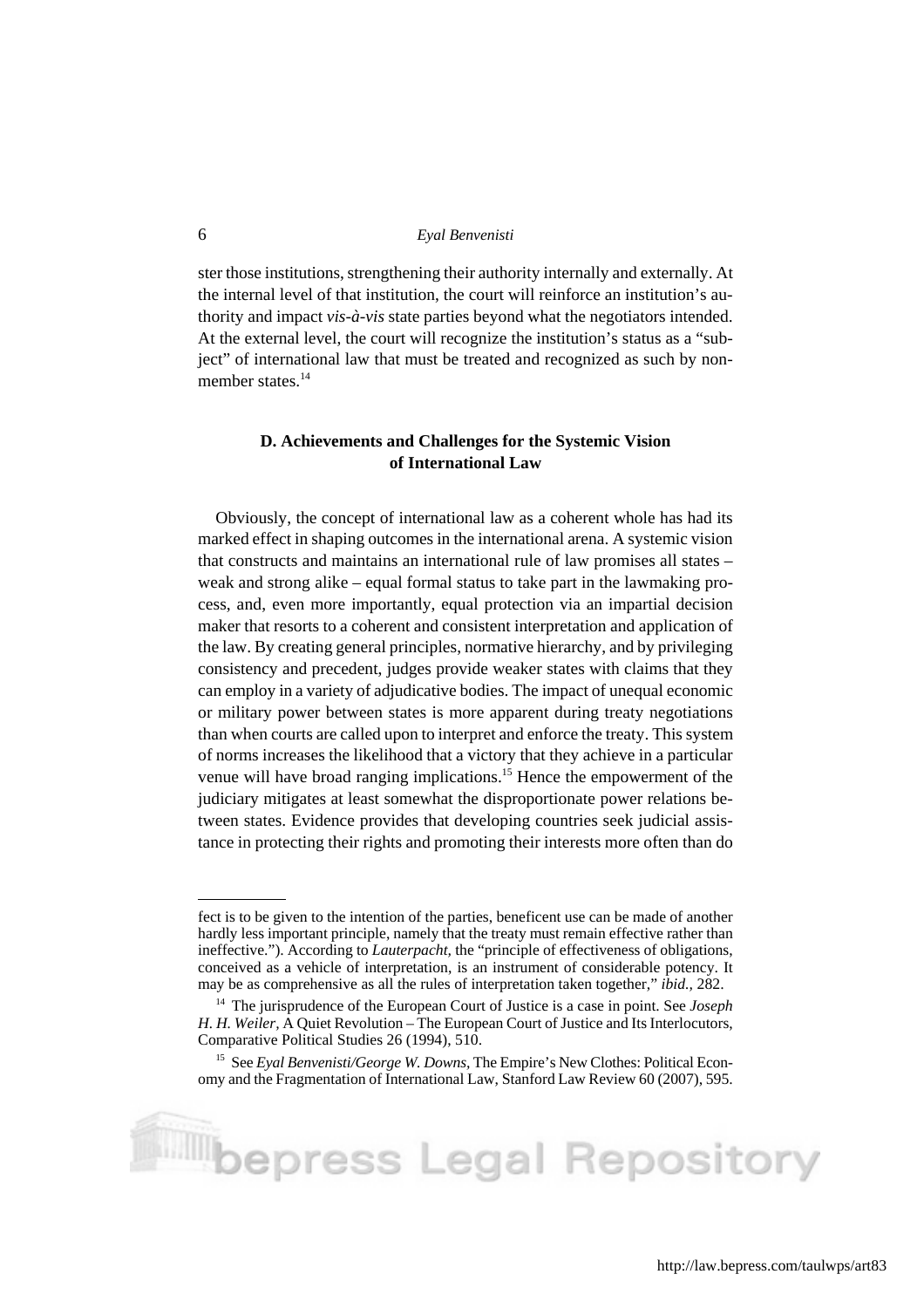strong states<sup>16</sup> and that the concept of international law as a legal system operated by judges benefits the weaker states. Because a dominant view holds that the systemic vision of international law also includes the basic human rights obligations as permeating the entire corpus of the law, adjudicative bodies view themselves authorized also to protect the individual rights and interests overlooked by governments.

But the systemic vision of the law does not eliminate discord. There can be competing perceptions of what constitutes the legal system. One well-known debate relates to the possible existence of so-called "self-contained regimes," such as the European Union and the World Trade Organization, as discrete systems immune to the general normative order. Another famous – and some would say arid – debate concerns the relationships between the international legal system and the national system in countries that follow the dualist approach. In these debates – debates that often conceal competing policy considerations – disagreements can lead to tensions. This has been demonstrated, for example, by the sometimes tense relations between the European Court of Justice (ECJ) and the *Bundesverfassungsgericht* (BVerfG). Both courts viewed the same legal system from different angles, and also viewed themselves as the authoritative interpreters of that system. Their viewpoints clashed. *Juliane Kokott* notes that the BVerfG's approach was not devoid of political undertones. The BVerfG's vision of the European legal system was a way to promote national interests in the European political sphere. In a review of German courts' compliance with EU law, *Kokott* notes:

Post-War Germany still has identity problems. For example, it is much more difficult for German politicians to articulate national interests than for French politicians. In comparison, it is easier for Germany to make its voice heard as the advocate or guarantor of legal principles. […] Germany tries to influence the shape of European integration through the judiciary in the name of the fundamental rights of the individual and of democracy.

But the more fundamental challenges to the German systemic approach to international law lie in some of the unique ways in which international law has developed since the end of the Cold War. I will refer to what I see as the three most pertinent challenges.

<sup>16</sup> *Ibid.*

<sup>17</sup> *Juliane Kokott,* Report on Germany, in: *Anne-Marie Slaughter/Alec Stone Sweet/ J. H. H. Weiler* (eds)., The European Court and National Courts – Doctrine and Jurisprudence, (1998), 77, 126 .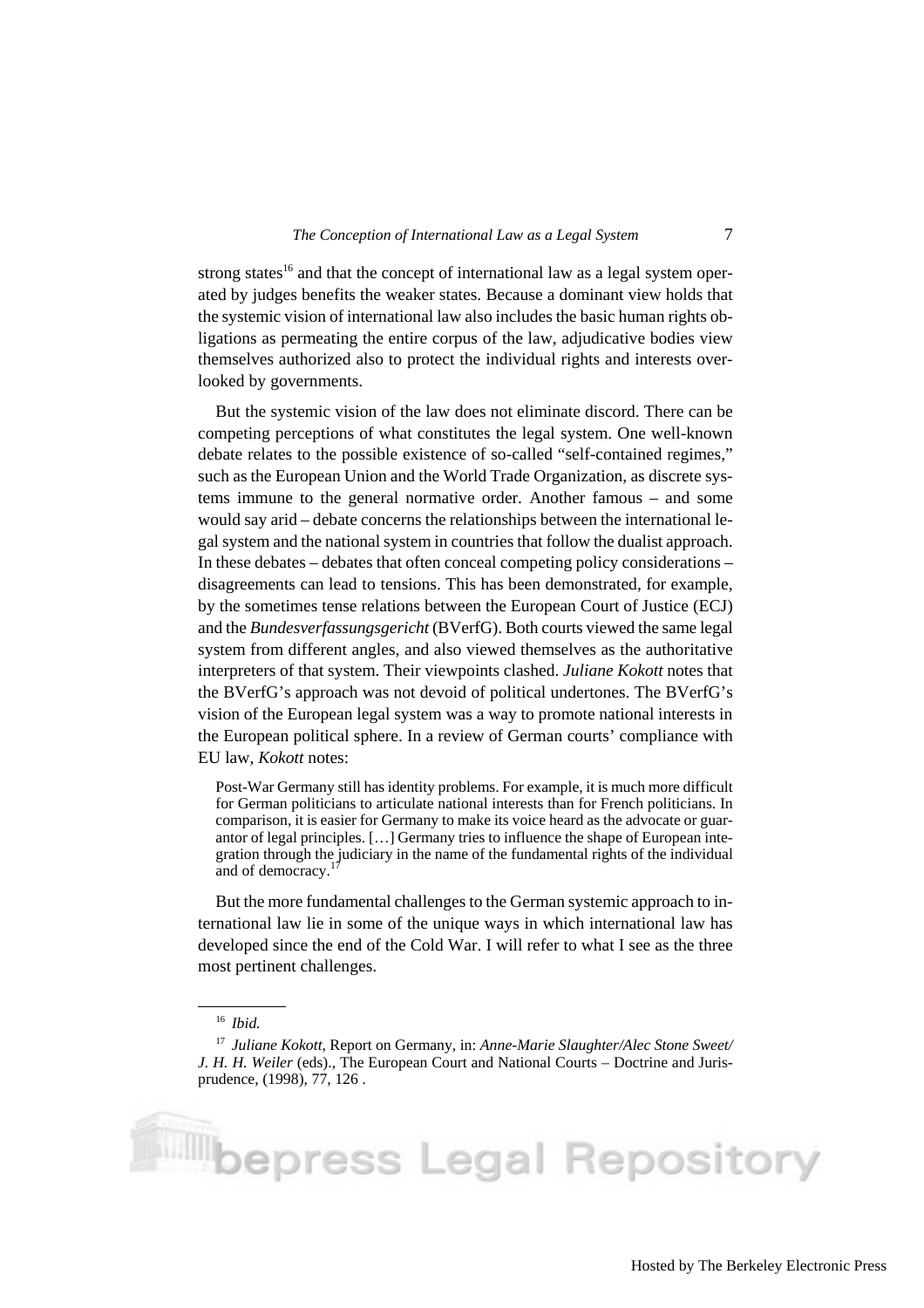#### **I. Toward Pragmatism in the Global Counter-terrorism Effort?**

The strict prohibition on the use of force suited well both East and West Germany during the Cold War. They were not expected to strike first, not even to respond to an attack unilaterally. Since 1945 (West) German scholars were perhaps the clearest supporters of a strict interpretation of Article 51 United Nations Charter,18 ardently opposing the doctrines promoted by the more active participants in the Cold War – the Soviets who supported wars of national liberation, and the Americans who promoted the expansion of the concept of selfdefense to include anticipatory self-defense. This opposition to any deviations from the strict prohibition has kept alive the logic of the rule against the use of force, and no doubt contributed to its persistence.

The end of the Cold War finds a united Germany that is threatened, as many other affluent Western states are, by global terrorism. The growing sense of threat, particularly since 11 September 2001, creates tensions between the strict prohibition on the use of force and the need to counter the undeterred terrorists. The long-standing commitment to a strict prohibition on the use of force is challenged by those who argue that reaction in self-defense may be too little, too late of a response to an armed attack – possibly using weapons of mass destruction – by terrorists, alone or in cooperation with rogue regimes who also cannot be deterred.

The wide-ranging legislative authority asserted by the UN Security Council acting under Chapter VII poses another challenge to the systemic vision: does the Security Council have the authority to react to the abstract threat of global terrorism rather than respond to specific threats and attacks? Are there any legal restraints, including human rights and procedural guarantees of due process that the Security Council is bound by in its various actions?

The systematic response imposes significant constraints on any pragmatic solution. Under such circumstances it is tempting to look the other way and leave the "dirty work" to others, particularly to the United States, which has shown less commitment to the strictures of the law – certainly to the law as most German lawyers perceive it to be. These tensions have come to the forefront in light of the counter-terrorism measures authorized by the US – including practices such as "extraordinary renditions" and "secret prisons," – measures which many European governments, committed to the rule of law and to human rights,

# **Music Separess Legal Repository**

<sup>&</sup>lt;sup>18</sup> Charter of the United Nations, 26 June 1945, UNCIO 15, 335.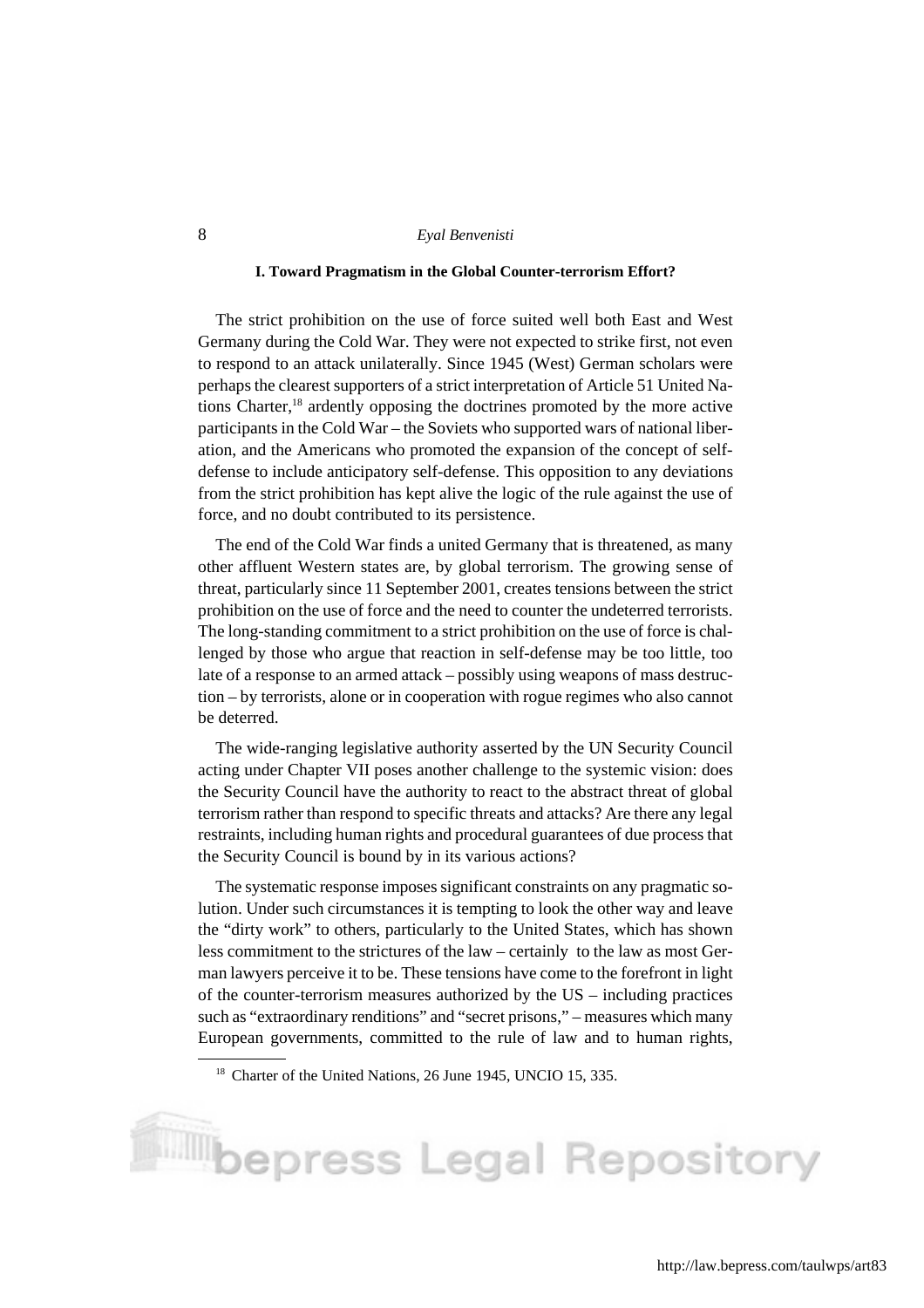found difficult to accept as legally valid. Germany remains critical of the doctrine of preemptive self defense.<sup>19</sup>

But Germany, as other European states, will, at a certain point, have to relate to legal arguments that seek to justify modifications or derogations from basic international legal norms. How will the German approach to international law as a legal system adapt to pressures, coming particularly from the United States, to tolerate a concept that is yet to be clearly articulated as "a state of exception?"<sup>20</sup> Obviously, the concept of exception to the rule of law has been embedded in many constitutions, and is reflected also in the doctrine of "state of necessity" in international law. But any attempt to develop this doctrine further is bound to undermine the promise of a hierarchical, principled, normative order. As reflected also in the judgment of the BVerfG of May  $2007$ <sup>21</sup>, the tendency of German scholars and courts has so far been to interpret this exception strictly.

One question that arises in this context, and in view of contemporary threats, is whether the German approach to international law will or should become more pragmatic, more open to claims of derogations or exceptions for security reasons, especially as Germany assumes a proactive role in global politics. If one takes seriously public speeches of heads of states as indications of future trends, one cannot escape noticing the way Chancellor *Angela Merkel* referred to her government's commitment to international law. Meeting with the US Secretary of State in late 2005 to discuss the CIA practice of "extraordinary renditions," Dr. *Merkel* asserted that Germany was committed to abide by its law and by its international *obligations* (*internationalen Verpflichtungen*). She refrained from mentioning the term *Völkerrecht:*

[W]ir brauchen Dienste, um den Bedrohungen auch wirklich gerecht zu werden. Ich denke, dass das Wesentliche heißt, dass wir jeweils die Regeln einhalten müssen, d.h. für Deutschland die Gesetze und die *internationalen Verpflichtungen,* denen wir uns

<sup>19</sup> *W. Michael Reisman/Andrea Armstrong,* The Past and Future of the Claim of Preemptive Self-Defense, AJIL 100 (2006), 525, 547 footnote 107 (citing an interview with Chancellor *Schröder* from 29 January 2003, in which he "explicitly stated his disagreement with the US claims to the right to pre-emption"). At the same time other European governments, including France and the UK, seem according to *Reisman* and *Armstrong,* to approve this doctrine with respect to terrorist action (*ibid.,* 541–544 concerning the UK and *ibid.* 544–545 for France).

<sup>20</sup> On the the post 9/11 war on terror as a "state of exception" see *Giorgio Agamben,* State of Exception (2005).

<sup>&</sup>lt;sup>21</sup> BVerfG, Judgement of 8 May 2007, reprinted in: NJW 60 (2007), 2610.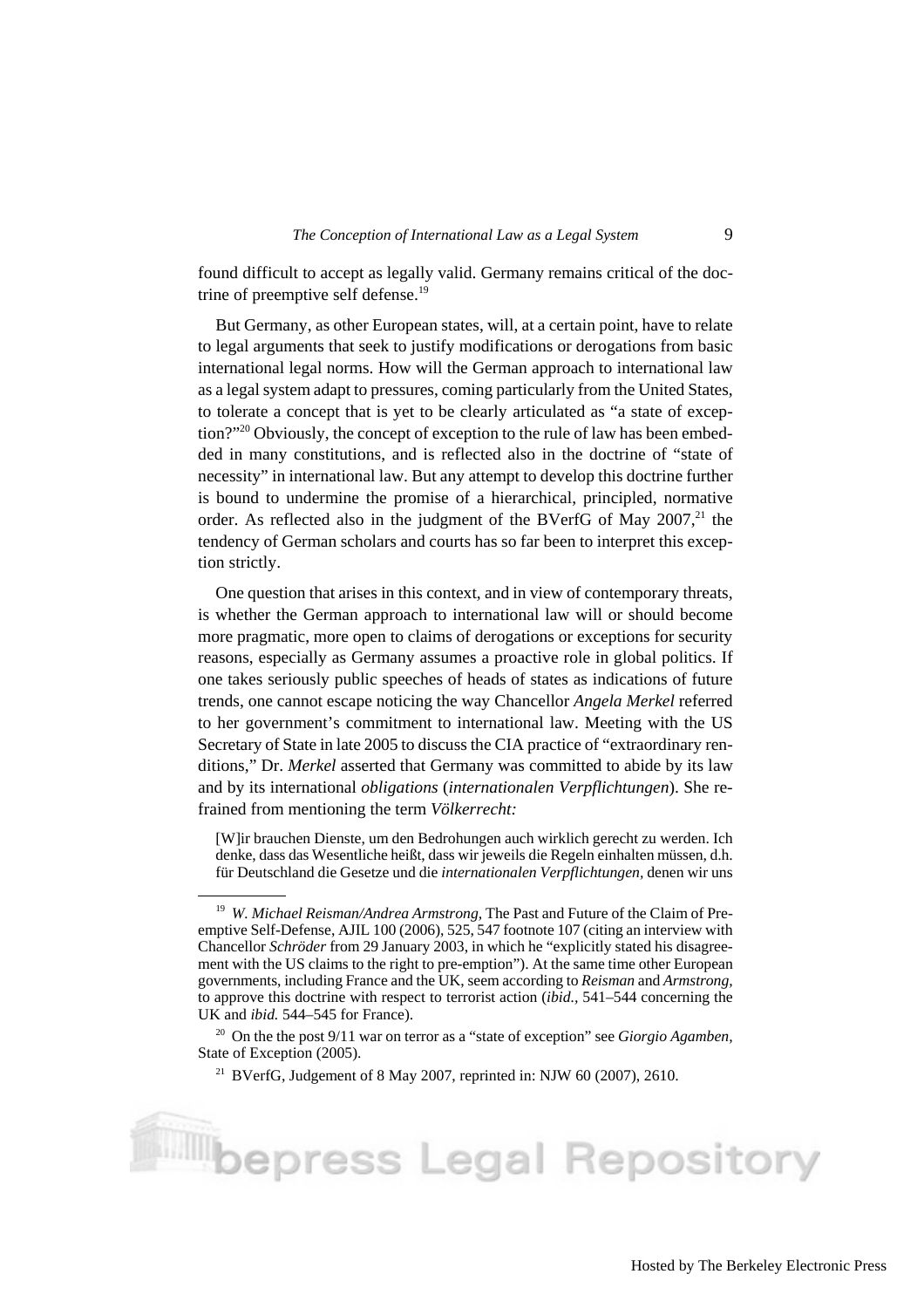verpflichtet haben. […] Ich meinerseits habe deutlich gemacht, dass ich als deutsche Bundeskanzlerin unserem Recht und unseren *internationalen Verpflichtungen* genüge tun muss, dass wir auf sie zurückgreifen und dass wir sie einhalten.<sup>22</sup> (my emphasis)

That the US Secretary of State *Condoleezza Rice* was using the same formula ("[we] live up to our commitments under *our laws* and to our *international obligations.*"23 (my emphasis)) was not surprising, given the general dismissive view of the system of international law of her administration. But the fact that the German Chancellor was consciously avoiding the term "*Völkerrecht*" may not be devoid of significance, especially in light of the traditional German vision of international law as a legal system.

#### **II. The Fragmentation of International Law**

The growing phenomenon of "fragmentation" of international law, namely the proliferation of different legal regimes and institutions governing inter-state relations, is a source of anxiety for those who appreciate the benefits of a comprehensive, systematic vision of international law, a system that offers at least modest assurances for the protection of the interests of weaker states and of individuals. Some respond to the phenomenon of fragmentation with criticism.<sup>24</sup> Others elaborate the idea of the constitutionalization of international law as a response that could impose some sense of order and even reassert hierarchy.<sup>25</sup> The

**Music Separess Legal Repository** 

 $22$  US-Außenministerin Condoleezza Rice trifft Bundeskanzlerin Angela Merkel – Protokoll der Pressekonferenz (6 Dezember 2005) provided by AG Friedensforschung an der Universität Kassel, available at: http://www.uni-kassel.de/fb5/frieden/themen/ Aussenpolitik/merkel-rice.html. The interpreted version is available at: http://www. state.gov/secretary/rm/2005/57672.htm reads as follows: "[w]e need intelligence services in order to be able to face up to the threats to our society in this century of ours. It's very important that whilst we adhere to the rules and the international obligations, to laws that govern us and the international obligations to which we've committed ourselves, [...]. In the meeting we had, I myself made it quite clear that I, as the Chancellor of the Federal Republic of Germany, work under and adhere to German laws and to the international commitments my country has entered into."

<sup>23</sup> See *Vince Crawley,* US Following Rule of Law, Rice Tells German Chancellor (6 December 2005), available at: http://usinfo.state.gov/xarchives/display.html?p= washfile-english $&x=2005&m=December&x=2005120&6154844m$  welwarc $&0.7002941$ .

<sup>&</sup>lt;sup>24</sup> *Gerhard Hafner*, Pros and Cons Ensuing from Fragmentation of International Law, Mich. J. Int'l L. 25 (2004), 849.

<sup>25</sup> *Armin von Bogdandy,* Constitutionalism in International Law: Comment on a Proposal from Germany, Harv. Int'l L.J. 47 (2006), 223, 235 (suggesting that according to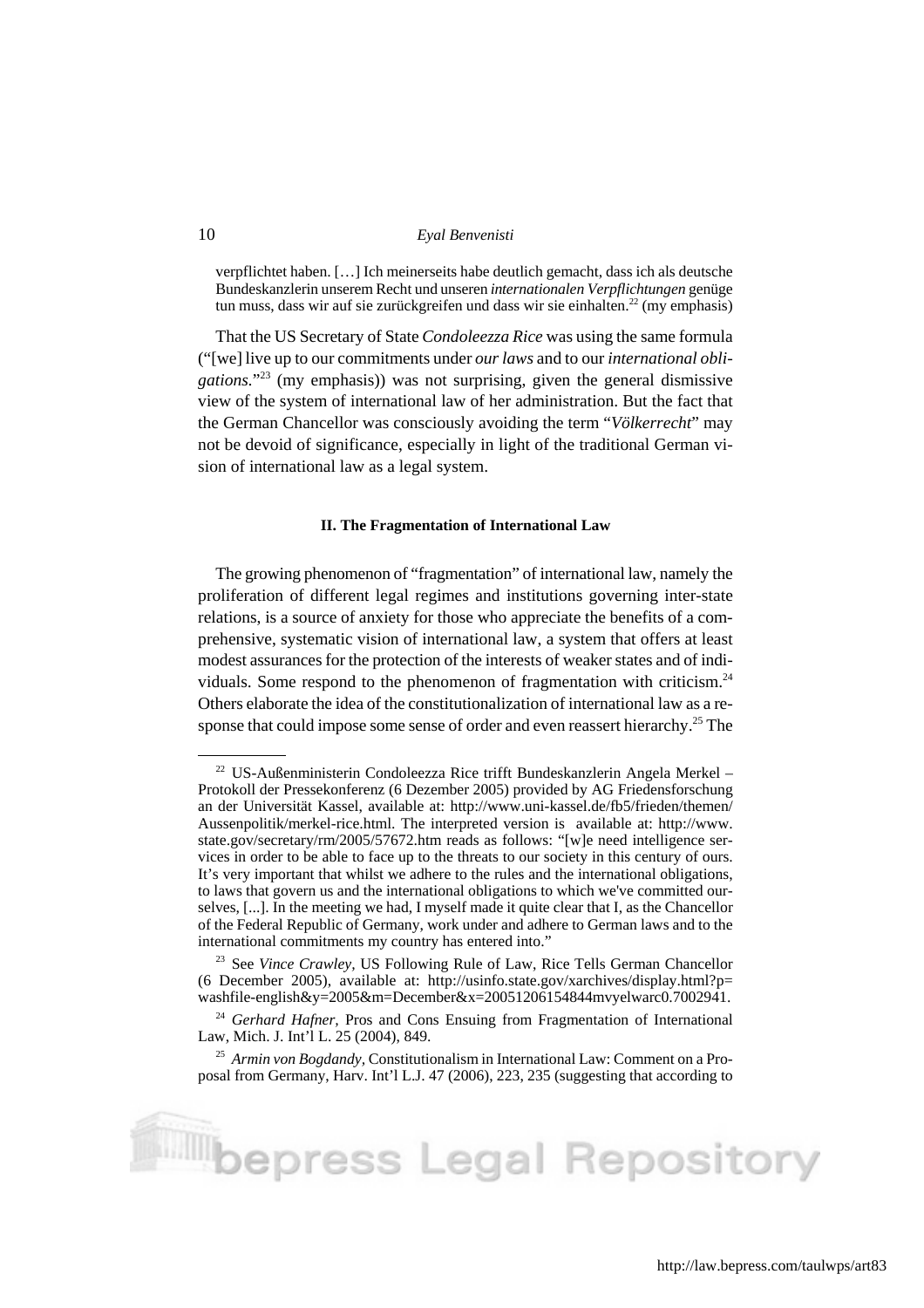challenge, however, comes from those states, particularly the stronger ones, for whom fragmentation is a strategic choice.<sup>26</sup> Given the efforts of powerful states to promote fragmentation and resist judicial attempts to level the global playingfield, it is becoming less certain that the systemic vision of international law will remain for long a true reflection of political, economic, and social realities.

#### **III. The Turn to Informal or Privatized Forms of International Coordination**

Increasingly since the end of the Cold War, governments that initiate coordination efforts across national boundaries consciously avoid making claims about international law. This constitutes yet another step, beyond fragmentation, which leads governments away from the systemic vision of international law. Governments engaged in such coordination efforts do not resort to treaties. Instead they explore alternatives to formal international law, relying on informal intergovernmental coordinated actions that do not involve the setting up of international organizations that are subjects of international law. Such intergovernmental action can simply be based on those governments' authority under their respective domestic laws to pursue domestic policies, or on relegating authority to private actors. Such coordinated practices do not betray *opinio juris;* in fact, the participating governments emphasize the opposite, namely their selfinterest and lack of legal commitment. They consciously try to disengage from traditional international law.

The hesitation to resort to the formal tools of international law is shared by the German government. In 2000 the federal German ministries were ordered to avoid international obligations as much as they could. The directive, addressing all ministries, stipulated that negotiators should explore alternatives to formal international undertakings before they commit to such:

Vor der Ausarbeitung und dem Abschluss völkerrechtlicher Übereinkünfte (Staatsverträge, Übereinkommen, Regierungsabkommen, Ressortabkommen, Noten- und Briefwechsel) hat das federführende Bundesministerium stets zu prüfen, ob eine völkervertragliche Regelung unabweisbar ist oder ob der verfolgte Zweck auch mit

the hierarchical understanding of the international community, states have legitimacy only to the extent that they respect and implement the fundamental obligations of international law).

<sup>26</sup> *Benvenisti/Downs* (note 15).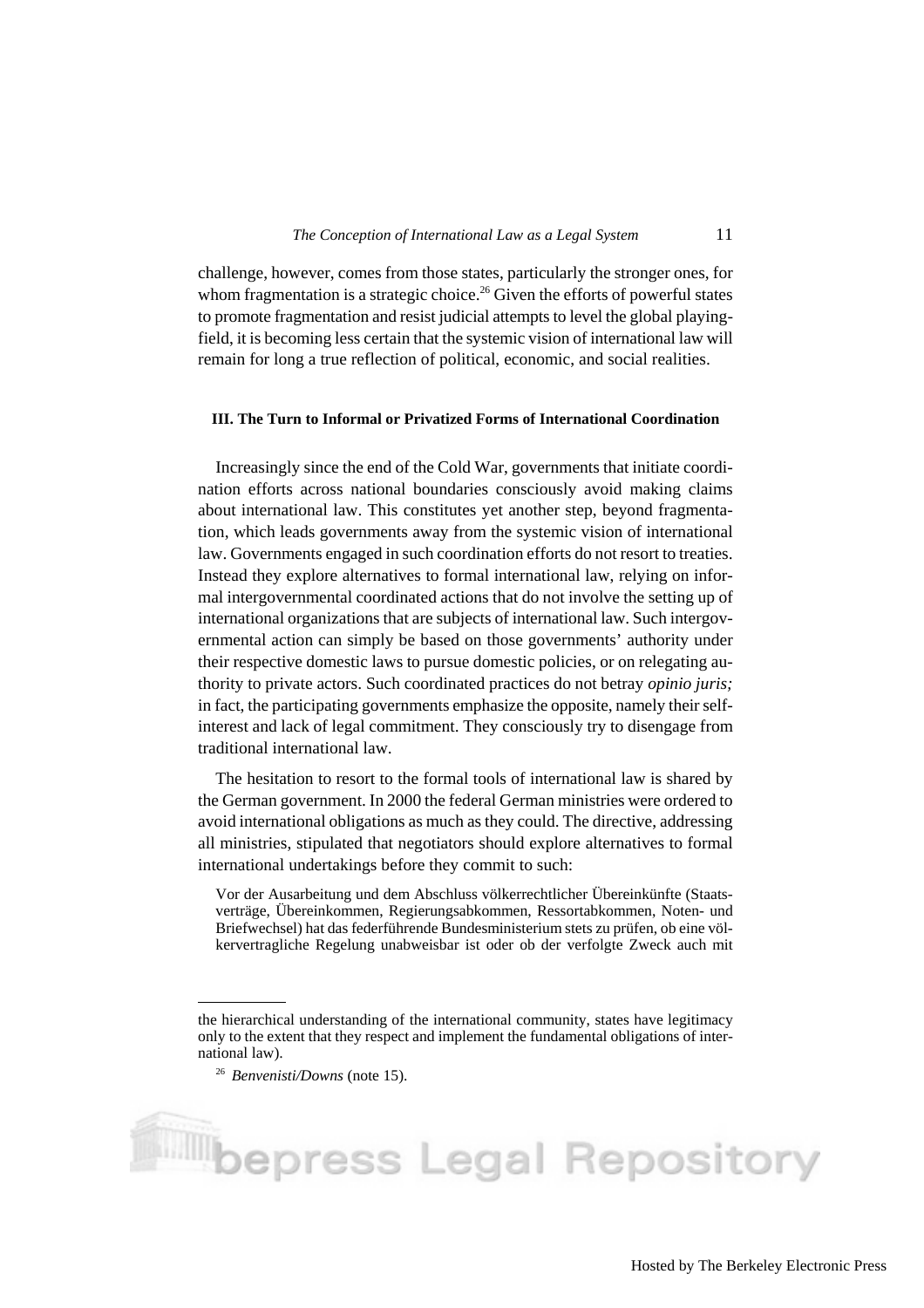anderen Mitteln erreicht werden kann, insbesondere auch mit Absprachen unterhalb der Schwelle einer völkerrechtlichen Übereinkunft.<sup>27</sup>

The proliferation of informal means of creating inter-state commitments, as well as the growing reliance on coordination among private actors, challenge the vision of international law as a coherent legal system. The assumption that states cannot contract out of international law, an assumption most recently articulated by the International Law Commission, $^{28}$  seems increasingly in tension with political, social, and economic realities.

The turn to informal or privatized international law could reduce the opportunities for adjudicators to rely on the systematic approach as a means to reduce the disparities between strong and weak states, and between governments and individuals. The new informal venues are likely to offer fewer adjudicative opportunities. Conscious of the proclivity of strong states to explore the more informal means of coordination, judges in existing international institutions, who seek to maintain the vitality and relevance of their institutions, could become more responsive to the interests of the stronger states in order to keep them from deserting. As the "exit" from formal international law into the informal and private spheres becomes the norm rather than the exception, so would the opportunities of judges to interject with their equalizing power diminish. The systemic vision of international law may have to confine itself to describing a shrinking scope of norms.

#### **E. Conclusion**

One of the most important contributions of German scholarship to international law has been its conception as a system of law. When the Cold War ended, this vision was most likely at its zenith. Since then, and in particular since 11 September 2001, it is increasingly being questioned and challenged. The German government itself has been part of the proliferation of informalism. Will the German approach to international law concede to pressures and become more pragmatic rather than principled, accepting derogations from otherwise applicable norms in emergency situations? Is it possible to interpret Chancellor *Mer-*

 $^{27}$  Gemeinsame Geschäftsordnung der Bundesministerien of 30 August 2000, GMBl. 525, § 72, also available at: http://www.bmi.bund.de/Internet/Content/Common/Anlagen/ Broschueren/2007/GGO,templateId=raw,property=publicationFile.pdf/GGO.pdf.

<sup>28</sup> *See supra,* note 8.